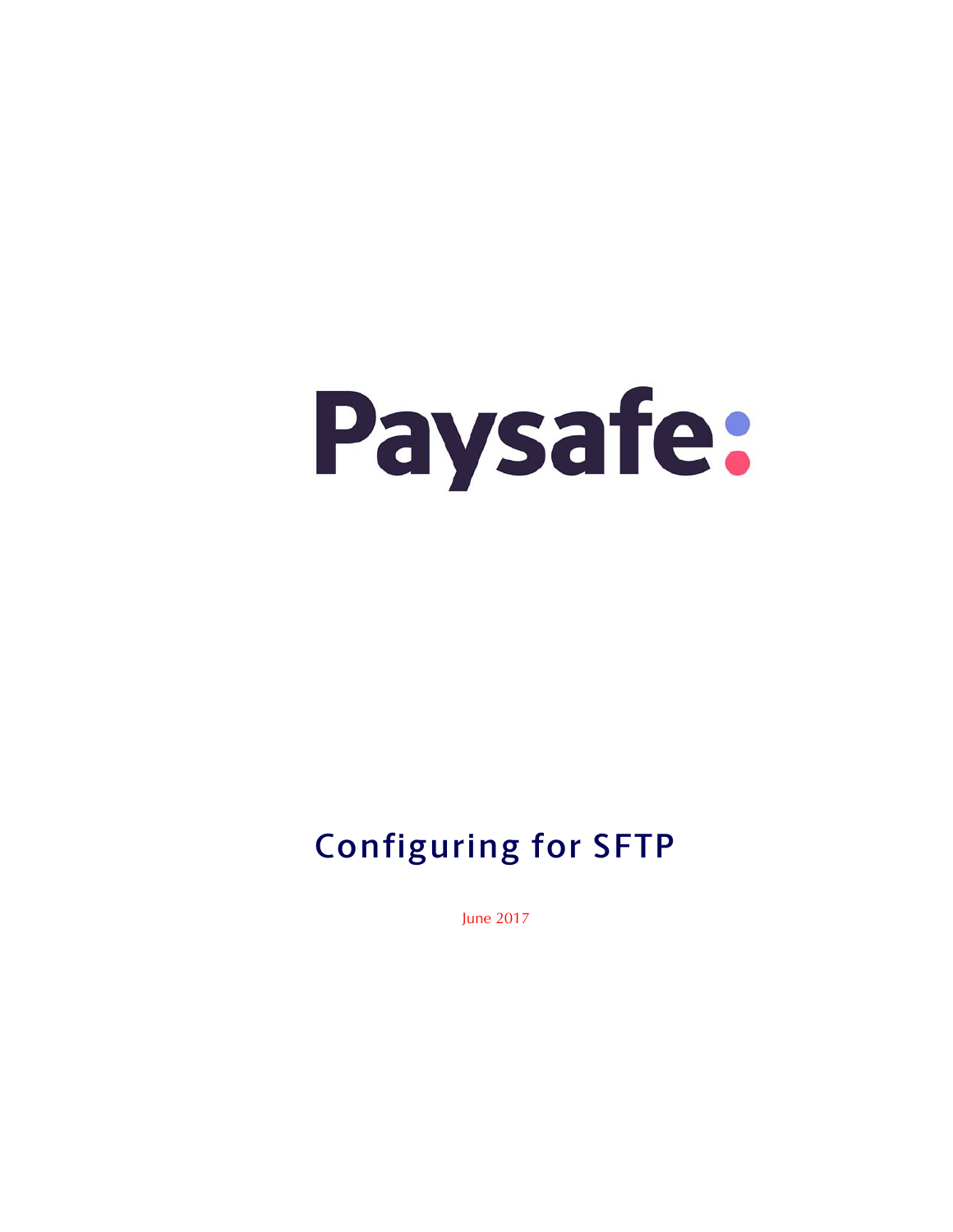## **Overview**

You can upload files to and download files from Paysafe securely via SFTP.



In order to be configured to upload and download files via SFTP, contact Technical Support at [technicalsupport@paysafe.com.](mailto:technicalsupport@paysafe.com)

#### Steps required to use SFTP with Paysafe:

- **1.** Create two new folders on your PC, where you will keep the files we email you, as well as the files you upload to Paysafe.
- **2.** Create a security key, using an application we supply to you, that allows you to create a secure FTP connection between you and Paysafe. See [Creating your security key](#page-2-0) on page 3.
- **3.** Configure WinSCP, which is an application we supply to you. You will use it to upload files. See [Con](#page-5-0)[figuring WinSCP](#page-5-0) on page 6.



You only have to complete steps 1–3 once, to configure your system to upload files securely.

- **4.** Store your files in the designated folder.
- **5.** Upload your files to Paysafe.

## <span id="page-1-0"></span>**Creating your folders**

In order to be able to install and configure the applications we have sent you and to upload files, we recommend that you create two folders (or directories):

- You will use the first to store the two files we will provide to you upon request (puttygen.exe and WinSCP.exe), and to store your security key, once you have created it (see Creating your security key [on page 3](#page-2-0)).
- You will use the second which will be a subfolder of your first folder to store your files before using WinSCP (a secure FTP protocol we provide) to upload them.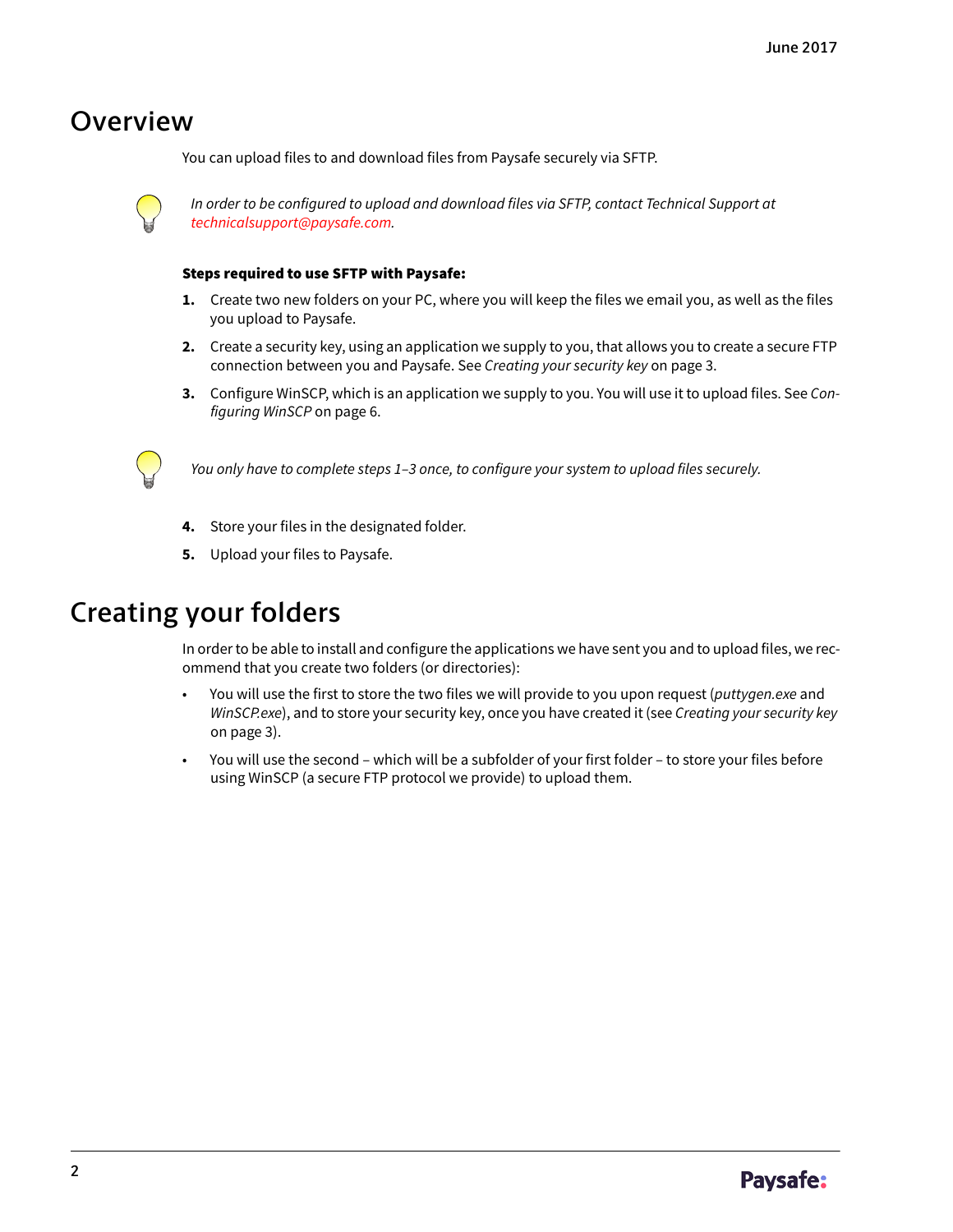#### To create your new folders:

- **1.** On your PC, go to C:\Program Files.
- **2.** Right-click with your mouse, and select New>Folder.

| Tools<br>Help               |                           |                                  |                    |
|-----------------------------|---------------------------|----------------------------------|--------------------|
| Include in library =        | Share with =<br>Burn      | New folder                       |                    |
|                             | Name                      | Date modified                    | Type               |
|                             | Adobe                     | 9/4/2012 2-35 PM                 | File folder        |
|                             | <b>Common Files</b>       | View<br>٠                        | File folder        |
| :es                         | <b>DVD Maker</b>          | Sort by<br>٠                     | <b>File folder</b> |
|                             | Intel                     | Group by<br>٠                    | File folder        |
|                             | <b>Internet Explorer</b>  | Refresh                          | File folder        |
|                             | <b>Java</b>               | Customize this folder            | File folder        |
|                             | Microsoft Office          |                                  | File folder        |
|                             | Microsoft Silverlig       | Paste                            | File folder        |
|                             | MSRoild                   | <b>Paste shortcut</b>            | File folder        |
|                             | <b>NVIDIA</b> Corporatio  | $Ctrl + Z$<br><b>Undo Copy</b>   | <b>File folder</b> |
|                             | <b>Reference Assemb</b>   | Share with<br>٠                  | File folder        |
| (C)                         | Symantec                  | <b>Adobe Drive CS4</b><br>×      | File folder        |
| montreal) (S:)              | <b>Uninstall Informat</b> |                                  | File folder.       |
| Moc-gen-crs-01) (1          | Windows Defende           | New<br>×.                        | Folder             |
| <b>\sfmontreal\user)</b> (1 | Windows Journal           | <b>Properties</b>                | File forder        |
|                             | Windows Mail              | <b><i>DISCUSSING 1:30 PT</i></b> | <b>File folder</b> |

- **3.** Type "SFTP" to name the folder you have just created. You should now copy the two files that Paysafe emailed you (puttygen.exe and WinSCP.exe) into this folder.
- **4.** Open the new folder named "SFTP".
- **5.** Right-click with your mouse, and select New>Folder.
- **6.** Type the name you prefer for the new folder you have just created. We recommend that you use this folder to keep your files in, as this will simplify the task of uploading them.

## <span id="page-2-0"></span>**Creating your security key**

When you upload files, they contain sensitive merchant data. For this reason, it is necessary to upload these files over a secure FTP connection. Part of this process includes creating a security key, which is used by WinSCP when connecting with Paysafe. This security key actually has two parts: a private key, which you keep on your PC, and a public key, which you will upload to Paysafe using the merchant back office.



Paysafe recommends puttygen because it is freeware. However, you can use whatever key-generation utility you prefer.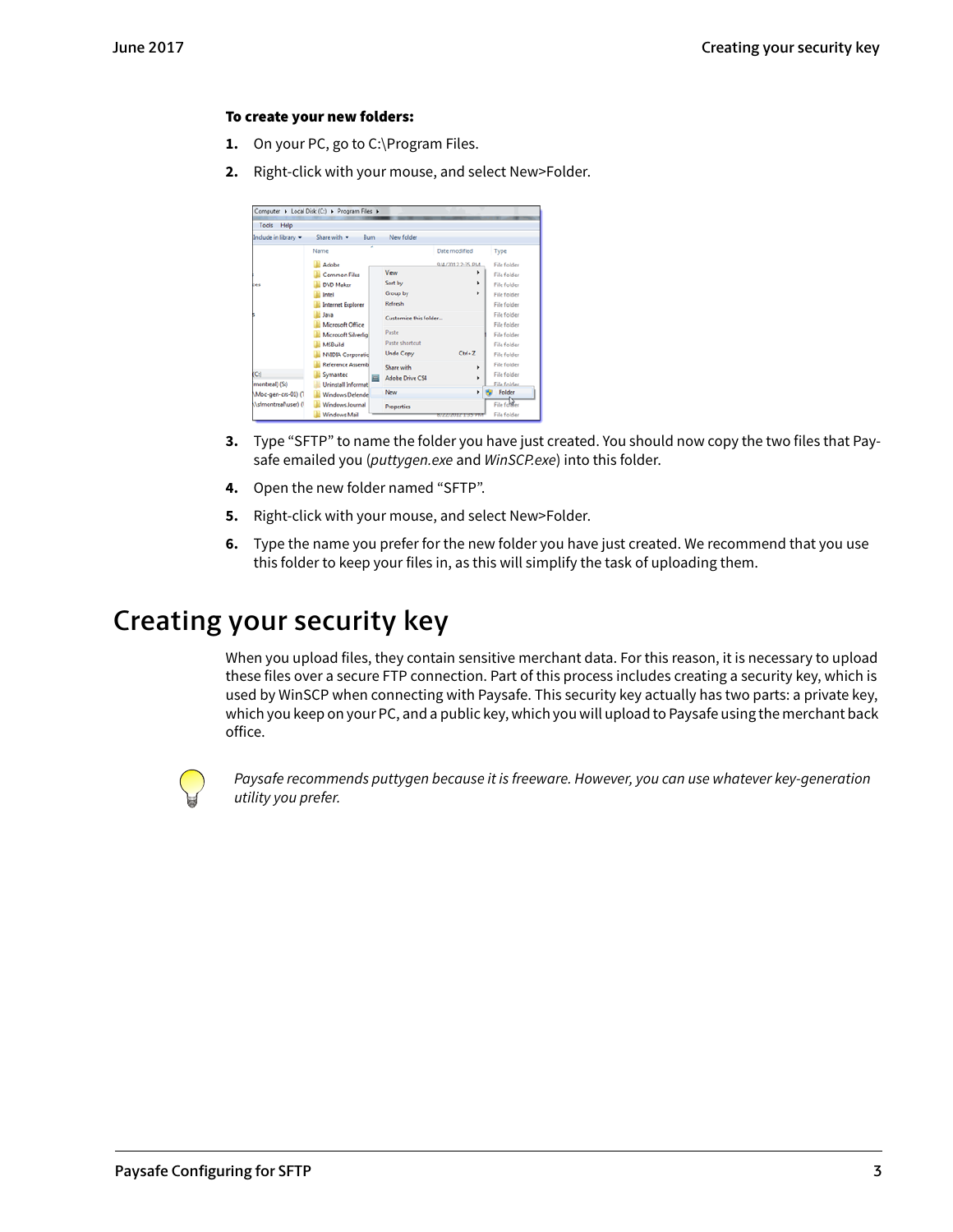#### To create your security key:

**1.** In your folder "sftp", double-click the *puttygen.exe* icon **...** The PuTTY Key Generator window opens.

|                   | <b>PuTTY Key Generator</b>         |                      |                 | ×                      |
|-------------------|------------------------------------|----------------------|-----------------|------------------------|
|                   | File Key Conversions Help          |                      |                 |                        |
| Key               |                                    |                      |                 |                        |
| No key.           |                                    |                      |                 |                        |
|                   |                                    |                      |                 |                        |
|                   |                                    |                      |                 |                        |
|                   |                                    |                      |                 |                        |
|                   |                                    |                      |                 |                        |
|                   |                                    |                      |                 |                        |
|                   |                                    |                      |                 |                        |
| Actions           |                                    |                      |                 |                        |
|                   | Generate a public/private key pair |                      |                 | Generate               |
|                   |                                    |                      |                 |                        |
|                   | Load an existing private key file  |                      |                 | Load                   |
|                   | Save the generated key             |                      | Save public key | Save private key       |
| <b>Parameters</b> |                                    |                      |                 |                        |
| ◯ SSH1 (RSA)      | Type of key to generate:           | SSH <sub>2</sub> RSA |                 | ◯ SSH <sub>2</sub> DSA |

- **2.** Select the SSH2 RSA radio button.
- **3.** Click Generate. The key generator begins to generate a security key.

| <b>PuTTY Key Generator</b>                                               |                 | ×                    |
|--------------------------------------------------------------------------|-----------------|----------------------|
| File Key Conversions Help                                                |                 |                      |
| Key                                                                      |                 |                      |
| Please generate some randomness by moving the mouse over the blank area. |                 |                      |
|                                                                          |                 |                      |
|                                                                          |                 |                      |
|                                                                          |                 |                      |
|                                                                          |                 |                      |
|                                                                          |                 |                      |
|                                                                          |                 |                      |
|                                                                          |                 |                      |
|                                                                          |                 |                      |
|                                                                          |                 |                      |
| Actions                                                                  |                 |                      |
| Generate a public/private key pair                                       |                 | Generate             |
| Load an existing private key file                                        |                 | Load                 |
| Save the generated key                                                   | Save public key | Save private key     |
| <b>Parameters</b>                                                        |                 |                      |
| Type of key to generate:<br>C SSH2 RSA<br>SSH1 (RSA)                     |                 | SSH <sub>2</sub> DSA |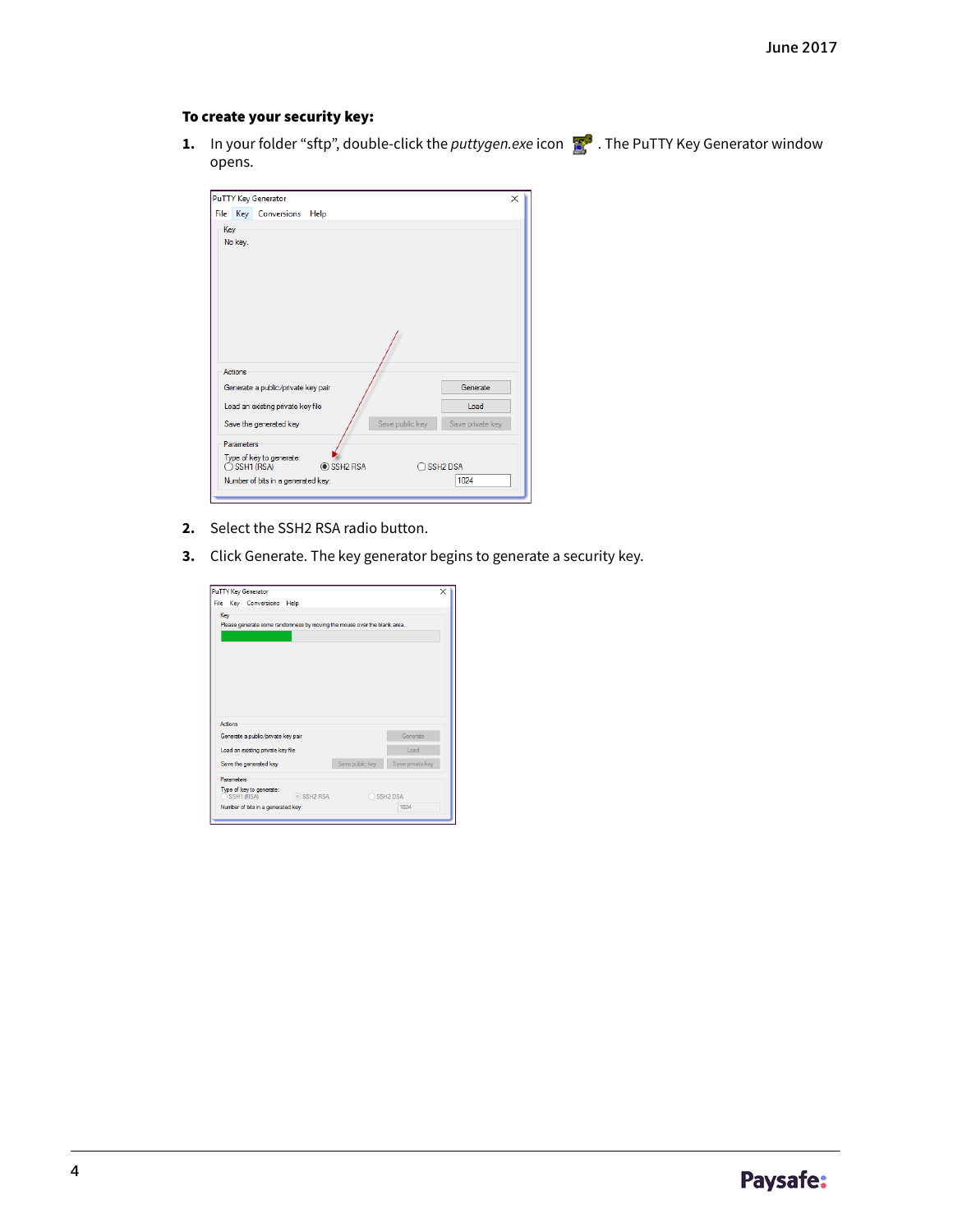**4.** While the security key is generating, move your cursor around the screen until the status bar is completed. This action contributes to the randomness of the security key.

| File Key Conversions Help                |                                                                                                                                                                                                          |                                                              |                  |
|------------------------------------------|----------------------------------------------------------------------------------------------------------------------------------------------------------------------------------------------------------|--------------------------------------------------------------|------------------|
| Kev                                      |                                                                                                                                                                                                          |                                                              |                  |
|                                          | Public key for pasting into OpenSSH authorized keys2 file:                                                                                                                                               |                                                              |                  |
| ssh-rsa<br>3oKcD5uCiCJreReMcrvzMx2Ge     | AAAAB3NzaC1yc2EAAAABJQAAAIB304bNjPrhwKpYqaCqt/f5B7EoOF1CAqLcPmj2q9l<br>+JAB7iE330KeAPD62a9VPkOF072vk4iGFi8Con3aKRbNDoViaGaDKT5KRAmTWmLt<br>mZL+XenfhoyJQWCPMMjP7xsaJtZvS8c2l8Yi@UD4ww== rsa-key-20170630 |                                                              |                  |
| Key fingerprint:                         |                                                                                                                                                                                                          | ssh-rsa 1023 18:32:d7:91:09:70:f6:cf:8d:60:01:8d:01:4c:0f:b0 |                  |
| Key comment:                             | rsa-kev-20170630                                                                                                                                                                                         |                                                              |                  |
| Key passphrase:                          |                                                                                                                                                                                                          |                                                              |                  |
| Confirm passphrase:                      |                                                                                                                                                                                                          |                                                              |                  |
| Actions                                  |                                                                                                                                                                                                          |                                                              |                  |
| Generate a public/private key pair       |                                                                                                                                                                                                          |                                                              | Generate         |
| Load an existing private key file        |                                                                                                                                                                                                          |                                                              | Load             |
| Save the generated key                   |                                                                                                                                                                                                          | Save public key                                              | Save private key |
| Parameters                               |                                                                                                                                                                                                          |                                                              |                  |
| Type of key to generate:<br>◯ SSH1 (RSA) | C SSH2 RSA                                                                                                                                                                                               |                                                              | SSH2 DSA         |
| Number of bits in a generated key:       |                                                                                                                                                                                                          |                                                              | 1024             |

- **5.** Copy all the data (which is, in fact, the key) from the field named "Public key for pasting into OpenSSH authorized\_keys file".
- **6.** In the Paysafe merchant back office, go to the Manage Keys submenu of the Settings tab and paste the public key data in the data field there, and then click Save at the bottom right. (If you cannot see the Settings tab or the Manage Keys submenu, contact Technical Support.)

| Settings   <br><b>Account Statement</b><br>Virtual Terminal<br><b>Batch Upload</b><br><b>Customer Profiles</b>  <br><b>Accounts</b><br>Messages (5)  <br>Reports |
|------------------------------------------------------------------------------------------------------------------------------------------------------------------|
| Change Password<br>Security<br>Manage Keys<br>Emails<br>Email Templates<br>L2/L3 Default Values<br>Cascading Setup<br>Receipts<br>General<br>Use<br>API Key      |
| <b>SFTP</b>                                                                                                                                                      |
| Before you can upload batch files via SFTP, you must configure WinSCP. Use the following value for the User<br>Name field:<br>ustepheng                          |
| Save                                                                                                                                                             |



Make sure you copy all of the information in this field in the PuTTY Key Generator application to paste in the SFTP Public Key field in the merchant back office.

**7.** In the PuTTY Key Generator application, enter a password in the "Key passphrase" field.

**8.** Re-enter this password in the "Confirm passphrase" field.

Store this password in a safe place. You will need it when you use WinSCP to upload files to Paysafe. The only way to reset this password is to create a new security key.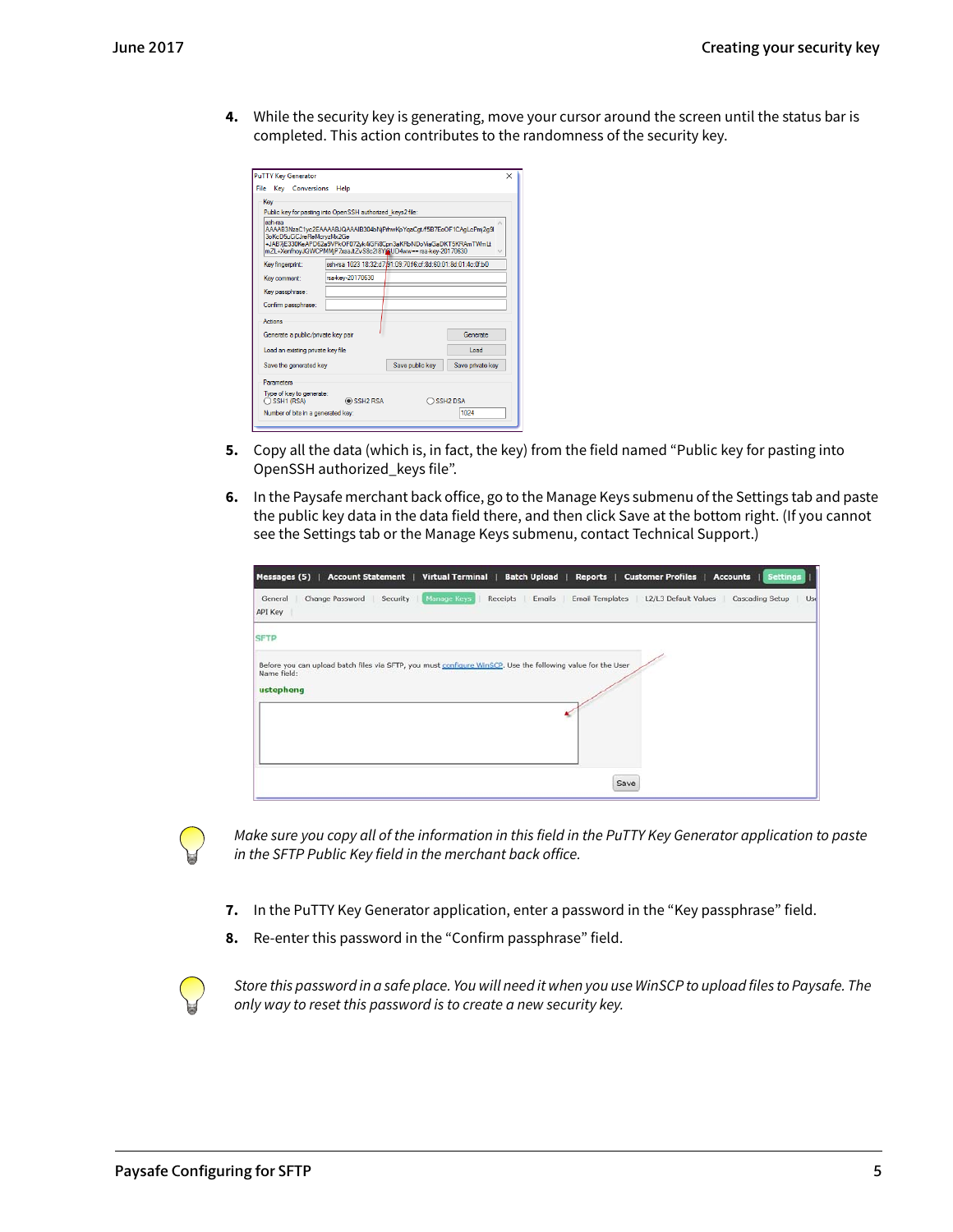**9.** Click the "Save private key" button.

| Confirm passphrase:                                            |                 |                  |
|----------------------------------------------------------------|-----------------|------------------|
| Actions                                                        |                 |                  |
| Generate a public/private key pair                             |                 | Generate         |
| Load an existing private key file                              |                 | Load             |
| Save the generated key                                         | Save public key | Save private key |
| Parameters                                                     |                 |                  |
| Type of key to generate:<br>SSH <sub>2</sub> RSA<br>SSH1 (RSA) |                 | ◯ SSH2 DSA       |
| Number of bits in a generated key:                             |                 | 1024             |

10. Save your private key in C:\Program Files\SFTP, using your merchant user name as your key name. Your merchant name is the same as the User name value in Table 1-1: [Session Fields](#page-6-0) on page 7.

|                                                                              |                                               | Search Program Files (x86)<br>$-149$                                                                                                                                                                                                      | م                                          |
|------------------------------------------------------------------------------|-----------------------------------------------|-------------------------------------------------------------------------------------------------------------------------------------------------------------------------------------------------------------------------------------------|--------------------------------------------|
| New folder<br>Organize -                                                     |                                               |                                                                                                                                                                                                                                           | ø<br>811                                   |
| Desktop<br><b>Downloads</b><br><b>Recent Places</b>                          | Name<br>SFTP                                  | z<br><b>By ALL ALL AND A REPORT OF A STATE OF A REPORT OF A REPORT OF A REPORT OF A REPORT OF A REPORT OF A REPORT OF A REPORT OF A REPORT OF A REPORT OF A REPORT OF A REPORT OF A REPORT OF A REPORT OF A REPORT OF A REPORT OF A R</b> | Date mo<br><b>CARD SERVICE</b><br>2/26/201 |
| <b>El Libraries</b><br>• Documents<br>A Music<br>Pictures<br><b>H</b> Videos |                                               |                                                                                                                                                                                                                                           |                                            |
| <b>N</b> Computer                                                            |                                               |                                                                                                                                                                                                                                           |                                            |
| Local Disk (C:)<br>group (\\sfmontreal) (S:)                                 |                                               |                                                                                                                                                                                                                                           |                                            |
| websites (\\Moc-gen-crs-01) (T:)                                             | m.<br>$\left  \cdot \right $                  |                                                                                                                                                                                                                                           |                                            |
| File name:                                                                   |                                               |                                                                                                                                                                                                                                           | ٠                                          |
|                                                                              | Save as type: PuTTY Private Key Files (".ppk) |                                                                                                                                                                                                                                           |                                            |

11. Close the PuTTY Key Generator window.

When we have received your public key and our own setup is complete, we will email you a confirmation. Once you receive this confirmation, you can begin using WinSCP to upload files.

#### <span id="page-5-0"></span>**Configuring WinSCP**

We attached a copy of WinSCP (WinSCP.exe) in an email. This is a freeware program (i.e., you can use it without charge) for establishing secure FTP connections between computers. You have to configure WinSCP before you can upload files to Paysafe, but you need to configure it only once. Once configured, it is easy to use.



Paysafe recommends WinSCP because it is freeware. However, you can use whatever SFTP client you prefer.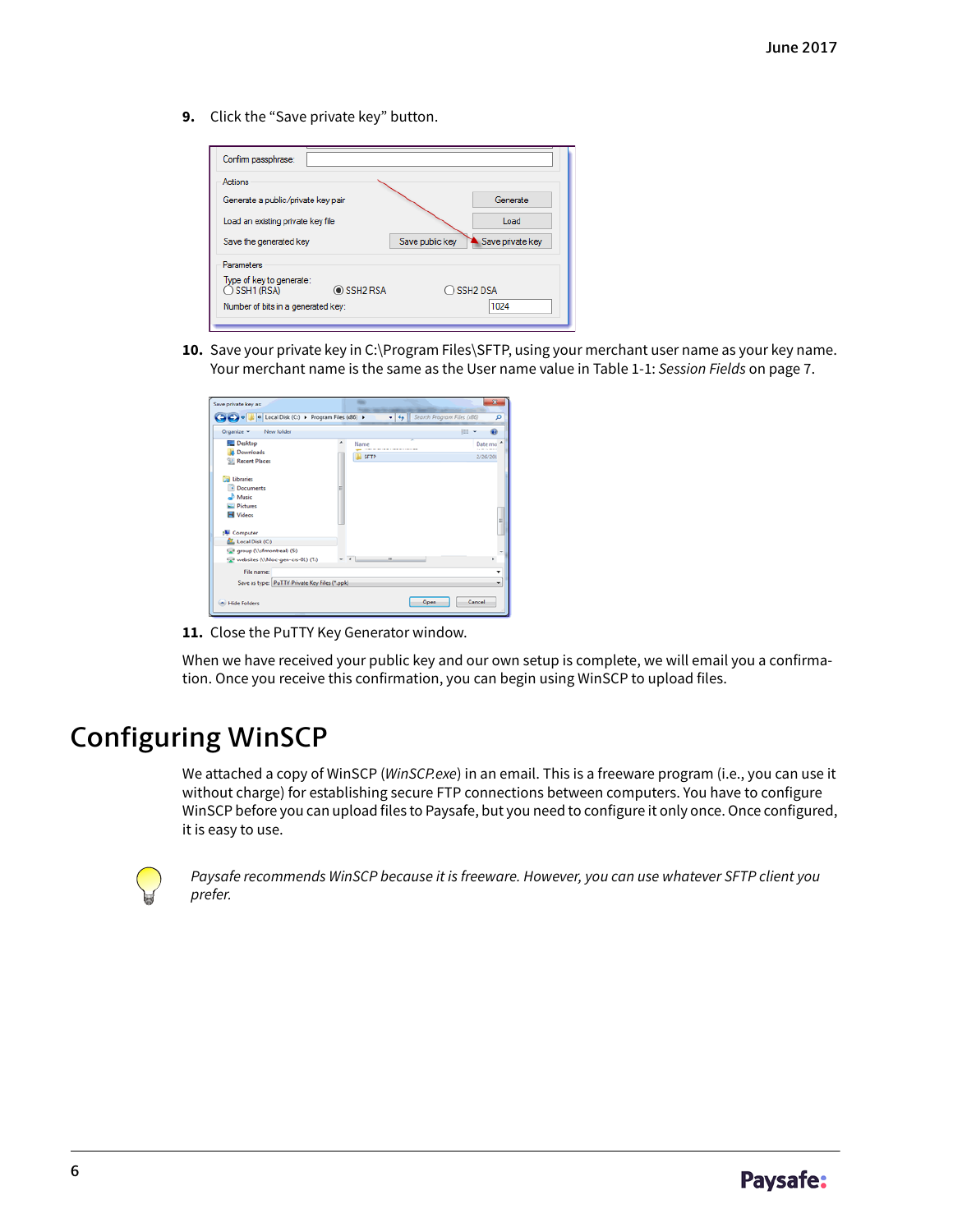#### To configure WinSCP:

**1.** In your folder "sftp", double-click the WinSCP exe icon **The WinSCP Login window opens.** 

| <b>WinSCP Login</b>                                                                     |                                                        |                     | 2<br>$\times$          |
|-----------------------------------------------------------------------------------------|--------------------------------------------------------|---------------------|------------------------|
| Session<br>- Stored sessions<br>Environment<br>Directories<br><b>SSH</b><br>Preferences | Session<br>File protocol:<br><b>SFTP</b><br>Host name: | $\checkmark$        | Port number:           |
|                                                                                         | User name:<br>Private key file:                        | Password:           | $22 - 1$               |
|                                                                                         |                                                        |                     | $\sim$<br>Select color |
|                                                                                         |                                                        |                     |                        |
| Advanced options                                                                        |                                                        |                     |                        |
| About                                                                                   | Login<br>Languages                                     | Save $ \mathbf{v} $ | Close                  |

- **2.** In the left pane, click Session.
- **3.** Complete the following fields:

| Table 1-1: Session Fields |  |  |  |  |
|---------------------------|--|--|--|--|
|---------------------------|--|--|--|--|

<span id="page-6-0"></span>

| <b>Field</b>     | <b>Value</b>                                                                                                                                                                                                                                                                                                                                                       |
|------------------|--------------------------------------------------------------------------------------------------------------------------------------------------------------------------------------------------------------------------------------------------------------------------------------------------------------------------------------------------------------------|
| Host name        | Enter the following data:<br>mercbatch.firepay.com                                                                                                                                                                                                                                                                                                                 |
| Port number      | This is 22 by default.                                                                                                                                                                                                                                                                                                                                             |
| User name        | Enter your case-sensitive user name. Once you have uploaded your public key (see<br>Creating your security key on page 3), you can find your user name on the left side<br>of the SFTP submenu of the Settings tab in the merchant back office.<br><b>SFTP</b><br>Before you can upload batch files via SFTP, you must configure<br>User Name field:<br>ustepheng, |
| Private key file | Click on the $\Box$ icon and browse to the private key you created (see <i>Creating your</i><br>security key on page 3).                                                                                                                                                                                                                                           |
| Protocol         | Select the radio button for "SFTP (allow SCP fallback)".                                                                                                                                                                                                                                                                                                           |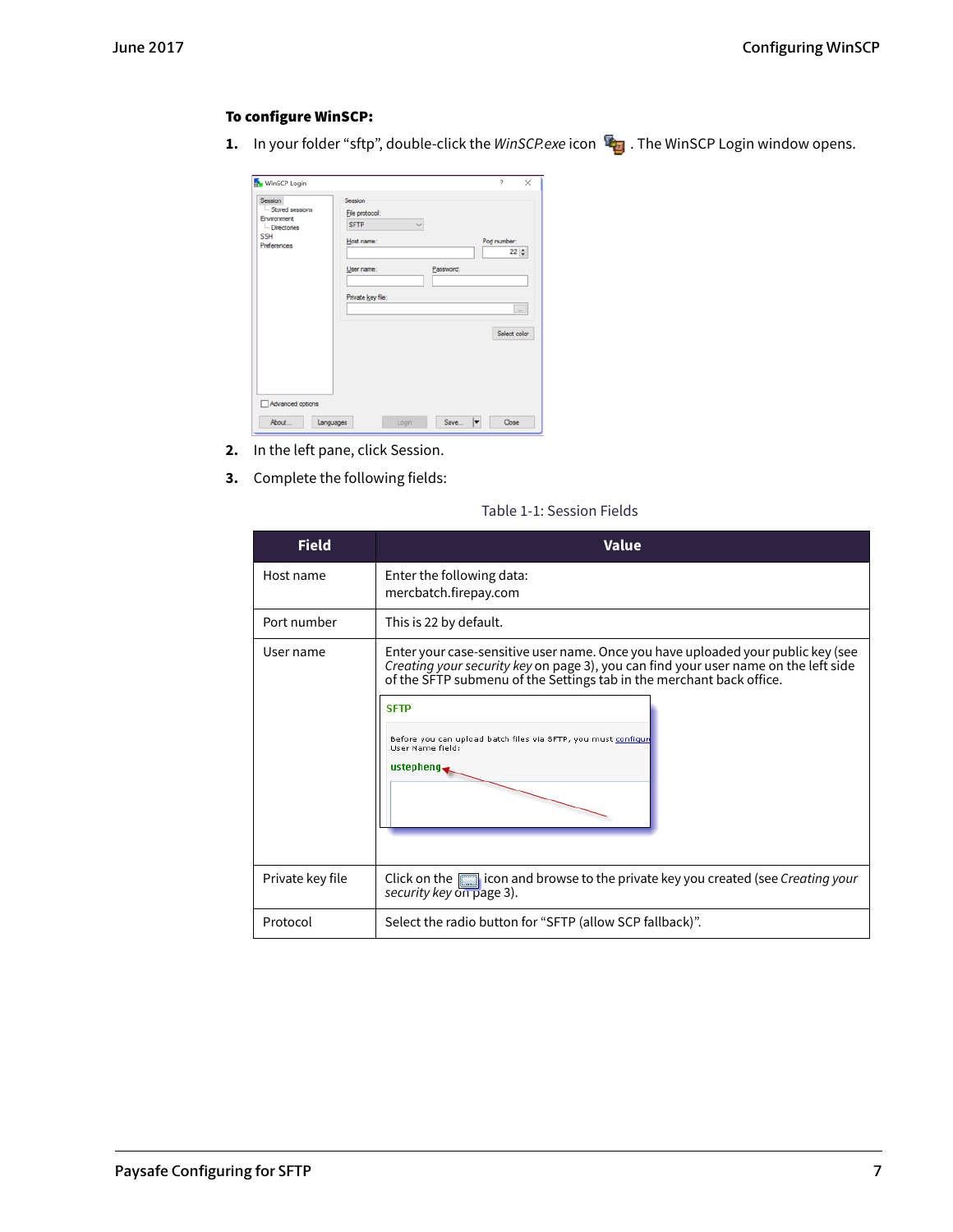**4.** In the left pane, click Directories.

| WinSCP Login<br>Session<br>Stored sessions<br>Environment<br>Directories | Directories<br>Synchronize browsing<br>Remember last used directory | $\times$   |
|--------------------------------------------------------------------------|---------------------------------------------------------------------|------------|
| <b>SSH</b><br>Preferences                                                | Bemote directory:<br>Local directory:                               |            |
|                                                                          | Local directory is not used with Explorer interface.                | $\epsilon$ |
|                                                                          |                                                                     |            |
|                                                                          |                                                                     |            |
|                                                                          |                                                                     |            |
| Advanced options                                                         |                                                                     |            |
| About.                                                                   | $5$ ave<br>Close<br>Login<br>Languages                              |            |

- **5.** In the "Local directory" field, click the **integral isom, and browse to C:\Program Files\SFTP\Report Files** (which you created in [Creating your folders](#page-1-0) on page 2). When you run WinSCP to upload files to Paysafe, it will default to this folder.
- **6.** In the left pane, click SSH.

| Session<br>Stored sessions | Protocol options<br>Enable compression   |           |       |
|----------------------------|------------------------------------------|-----------|-------|
| Environment                | Preferred SSH protocol version:          |           |       |
| - Directories<br>SSH       | $O1$ anly $O1$<br>02                     | $O2$ orly |       |
| Preferences                |                                          |           |       |
|                            | Encryption options                       |           |       |
|                            | Encryption cipher selection golicy:      |           |       |
|                            | AES (SSH-2 only)<br>Blowfish             | tie)      |       |
|                            | 3DES<br>- warn below here -              | Down      |       |
|                            | Arcfour (SSH-2 only)<br>DES.             |           |       |
|                            | Enable legacy use of single-DES in SSH-2 |           |       |
|                            |                                          |           |       |
|                            |                                          |           |       |
| Advanced options           |                                          |           |       |
|                            |                                          | Save      | Close |

- **7.** In the "Protocol options" section, select the following:
	- The "Enable compression" check box
	- The radio button "2" for "Preferred SSH protocol version"
- **8.** Click Save. The "Save session as" window opens.

| Save session as                 |        |  |  |  |  |  |
|---------------------------------|--------|--|--|--|--|--|
| ave session as:                 |        |  |  |  |  |  |
| m12345678@mercbatch.frepay.com  |        |  |  |  |  |  |
| Save password (not recommended) |        |  |  |  |  |  |
|                                 | Cancel |  |  |  |  |  |

**9.** Click OK. This session is now saved and will be used each time you open WinSCP to upload files with Paysafe.

### **Chargeback files**

You can use SFTP to securely upload chargeback files to Paysafe. The first step is to create the chargeback files.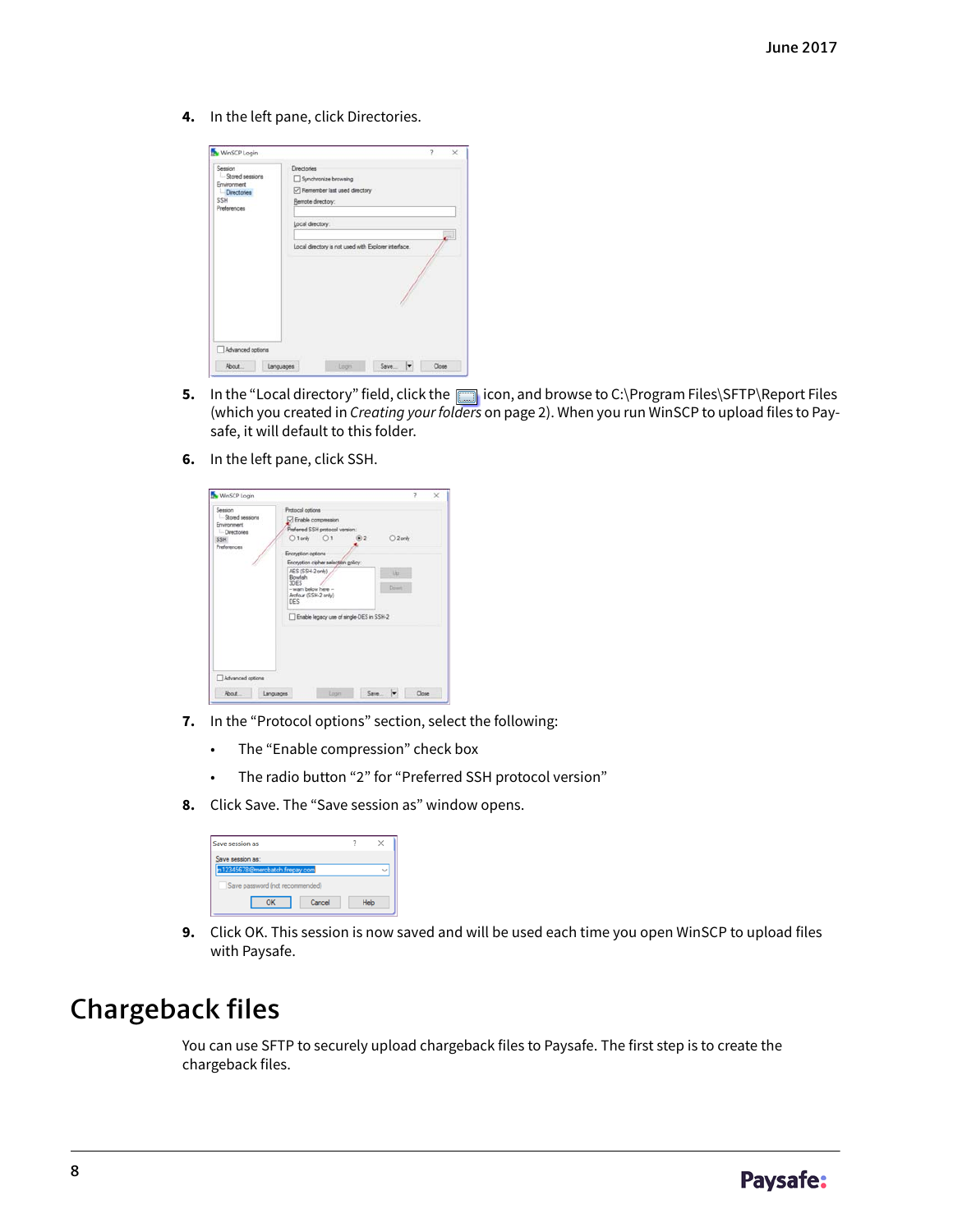#### **Creating your chargeback files**

- Each chargeback request must have a cover page see [Chargeback file cover page](#page-8-0) on page 9 for details.
- Each chargeback request must be contained in a .tif file each .tif file should contain only a single chargeback request.
- Each .tif file must be compressed using Group 4 2D Compression, at 200x200 DPI.
- All credit card data must be masked. Masking hides all but the first six and last four digits from the card number (e.g., 438775\*\*\*\*\*\*1038).
- The maximum size for each chargeback file is 5 MB.
- The files must have the following naming convention:

#### **record\_ID.tif**

where record\_ID is the Record ID of the chargeback request. The Record ID can be found in the OP\_CBK\_REC\_ID column of your daily\_chargeback.csv file, sent to you by Paysafe.

|                | А    | B |                   | c       |                                           |                  |  |
|----------------|------|---|-------------------|---------|-------------------------------------------|------------------|--|
|                | FMA# |   |                   |         | OP CBK REC ID OP TRAN ID AUTH MER TRAN ID | SETT MER TRAN ID |  |
| $\overline{2}$ |      |   | 5555555           |         |                                           |                  |  |
| 3              |      |   |                   |         |                                           |                  |  |
| 4              |      |   |                   |         |                                           |                  |  |
| 5              |      |   |                   | 11 11 7 | 6330766                                   | 転じはけ             |  |
| 6              |      |   | <b>EXL REGULE</b> |         |                                           |                  |  |
| 7              |      |   | LA TITAN          |         |                                           |                  |  |
| 8              |      |   |                   |         |                                           |                  |  |
| 9              |      |   |                   |         |                                           |                  |  |
| 10             |      |   |                   |         |                                           |                  |  |
| 11             |      |   |                   |         |                                           |                  |  |
| 12             |      |   | 有性性利用             |         |                                           |                  |  |
| 13             |      |   |                   |         |                                           |                  |  |
| 14             |      |   | <b>REGION</b>     |         | 101229-01729                              | セヒンクセミアカ         |  |

Once you have created your chargeback files, store them in the chargeback files folder you created (see [Creating your folders](#page-1-0) on page 2).

#### <span id="page-8-0"></span>**Chargeback file cover page**

The cover page for each chargeback file must contain the following information:

- Credit card number
- Transaction date
- Posting date
- Chargeback posting amount
- Original transaction amount
- Transaction ID
- Bank code
- Name
- Reason code
- Reason description
- ARN
- Control number